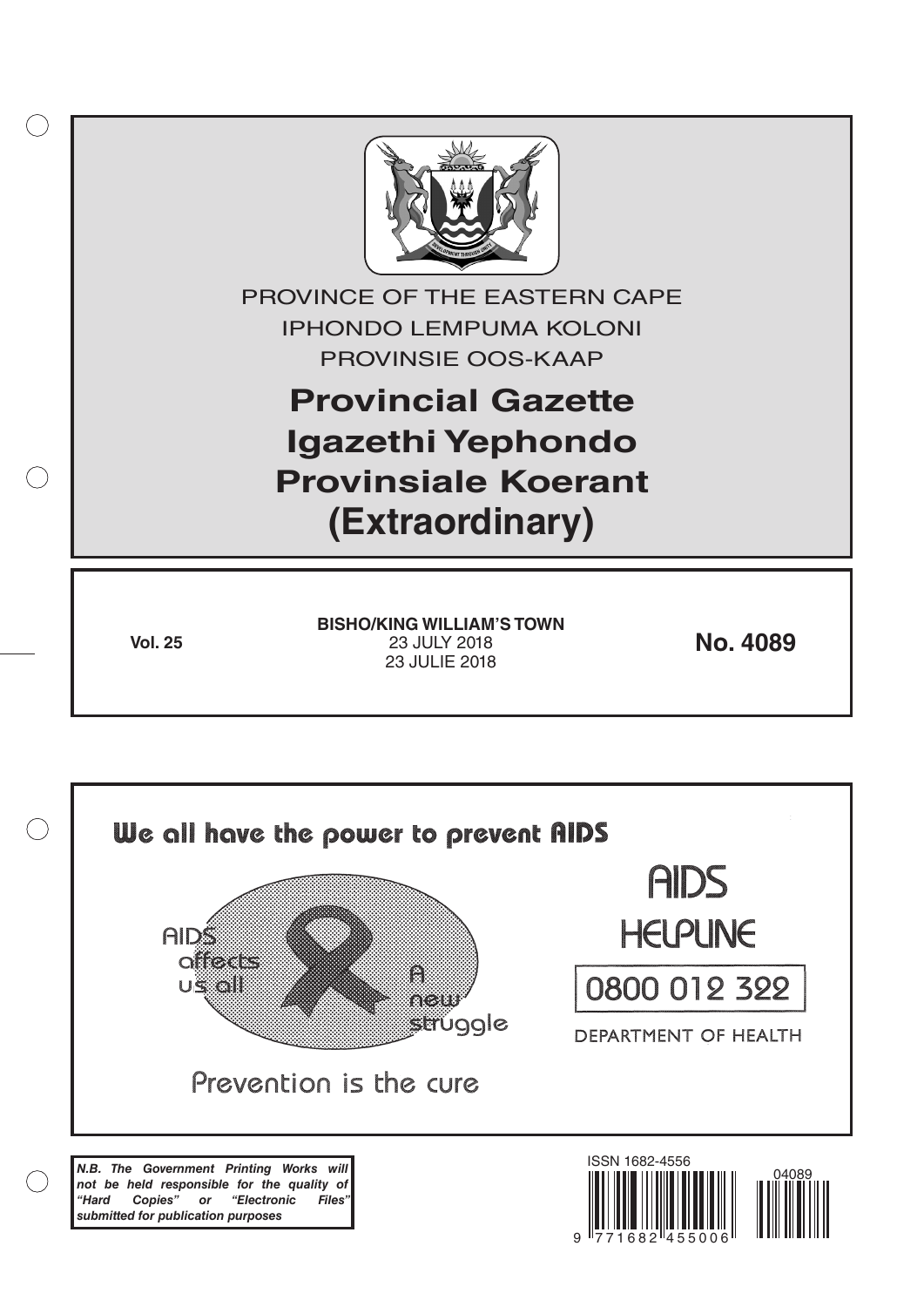# **IMPORTANT NOTICE:**

**The GovernmenT PrinTinG Works Will noT be held resPonsible for any errors ThaT miGhT occur due To The submission of incomPleTe / incorrecT / illeGible coPy.**

**no fuTure queries Will be handled in connecTion WiTh The above.**

#### **CONTENTS**

|     |                                                                                                                                                                                                                              | Gazette<br>No. | Page<br>No. |
|-----|------------------------------------------------------------------------------------------------------------------------------------------------------------------------------------------------------------------------------|----------------|-------------|
|     | <b>PROVINCIAL NOTICES • PROVINSIALE KENNISGEWINGS</b>                                                                                                                                                                        |                |             |
| 126 | Local Government: Municipal Demarcation Act (27/1998) (Eastern Cape): Correction Notice: Municipal<br>Demarcation Board (DEM5193): Sakhisizwe Local Municipality (EC138) and Intsika Yethu Local Municipality<br>$(EC135)$ . | 4089           |             |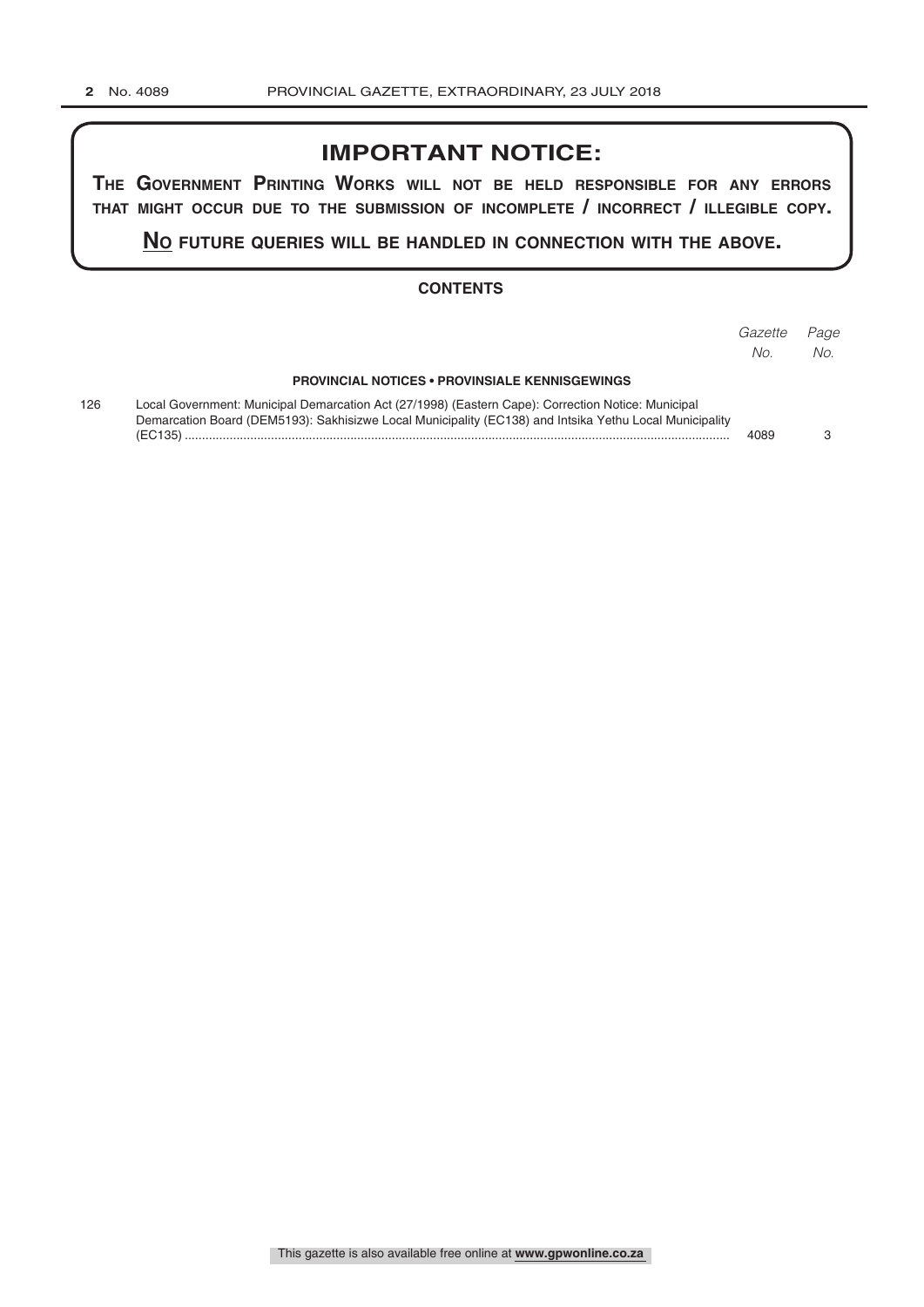# Provincial Notices • Provinsiale Kennisgewings

#### **PROVINCIAL NOTICE 126 OF 2018**

### **CORRECTION NOTICE**

## **MUNICIPAL DEMARCATION BOARD NOTICE IN TERMS OF SECTION 21 OF THE LOCAL GOVERNMENT: MUNICIPAL DEMARCATION ACT (ACT No. 27 of 1998) (Eastern Cape)**

Notice No. 103 published in Provincial Gazette No. 4062 on 18 June 2018 is hereby corrected by the substitution for the description in the third column of the ninth row in the Schedule (DEM5193) of the following description: "In terms of Section 21 of the Local Government: Municipal Demarcation Act, 1998 (Act No. 27 of 1998), the Municipal Demarcation Board has redetermined the municipal boundaries of Sakhisizwe Local Municipality (EC138) and Intsika Yethu Local Municipality (EC135) by excluding Zingquthu Administrative Area (Umntla/Maseleni, Sidwadweni, Blasini, Lokhishini, Mathafeni and Zwedala) and Eluxeni village from the municipal area of Intsika Yethu Local Municipality (EC135) and by including them into the municipal area of Sakhisizwe Local Municipality (EC138). The municipal boundary must be aligned to the Ehlathini traditional area boundary".

# **JANE THUPANA CHAIRPERSON: MUNICIPAL DEMARCATION BOARD Reference: DEM5193**